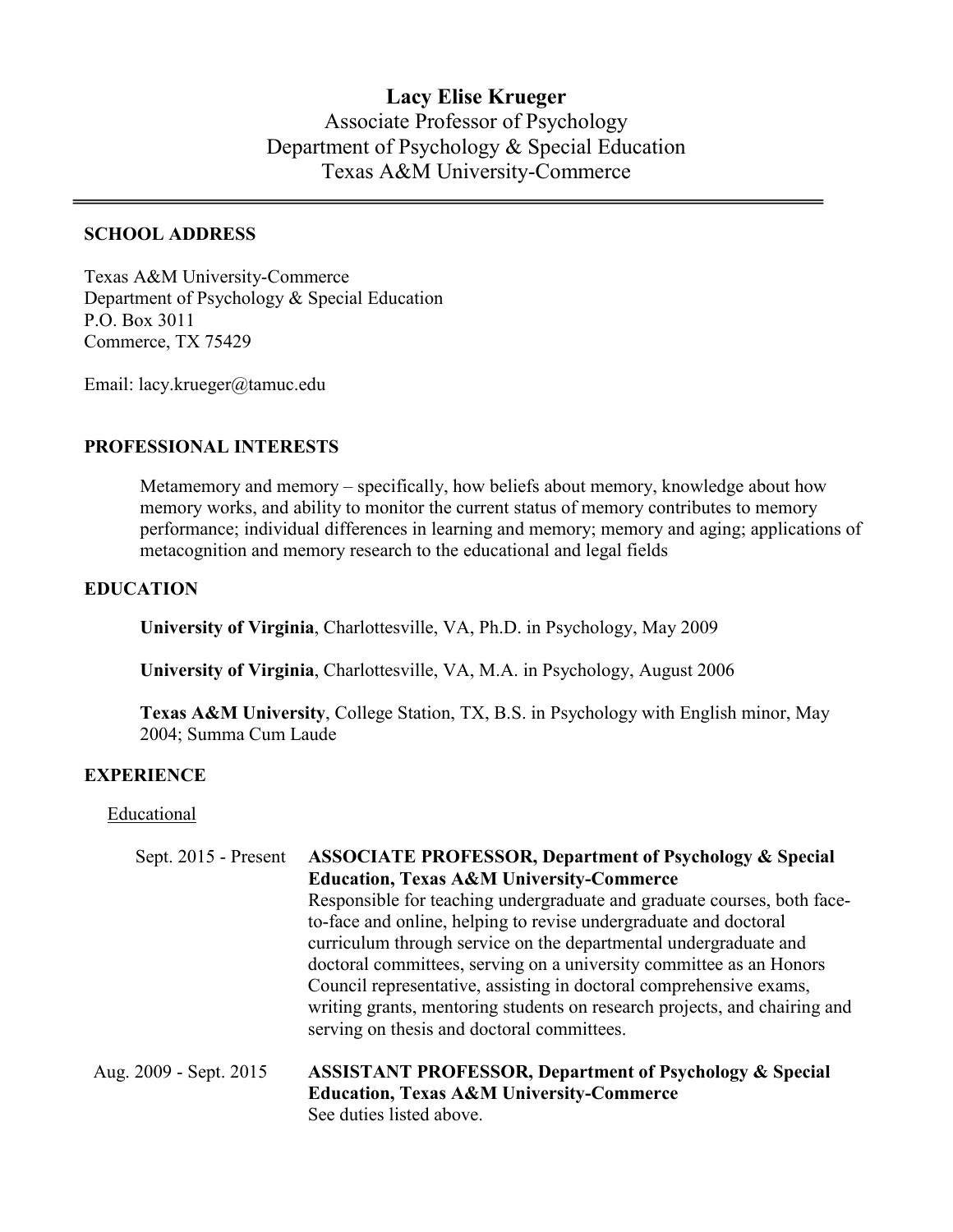| May 2009 - July 2009   | POSTDOCTORAL RESEACHER, Department of Psychology,<br><b>University of Virginia</b><br>Duties included analyzing data and writing research papers.                                                                                                                                                                                                                                                                                                                                |
|------------------------|----------------------------------------------------------------------------------------------------------------------------------------------------------------------------------------------------------------------------------------------------------------------------------------------------------------------------------------------------------------------------------------------------------------------------------------------------------------------------------|
| Jan. 2009 - May 2009   | <b>GRADUATE TEACHING INSTRUCTOR, School of Continuing &amp;</b><br>Professional Studies, University of Virginia<br>Responsible for co-teaching a lifespan developmental psychology course<br>for non-traditional students enrolled in the Bachelors of Interdisciplinary<br>Science program.                                                                                                                                                                                     |
| Jan. 2007 - May 2007   | <b>ADJUNCT FACULTY LECTURER, Department of Psychology and</b><br>Philosophy, Virginia Military Institute<br>Responsible for teaching two sections of a senior-level cognition course.                                                                                                                                                                                                                                                                                            |
| Sept. 2006 - Dec. 2008 | <b>GRADUATE TEACHING INSTRUCTOR, Department of</b><br>Psychology, University of Virginia<br>Responsible for teaching research methodology and design statistical<br>laboratory courses, which included teaching students how to write<br>psychological research papers, design projects, and analyze data using<br>statistical software. In spring 2008 received a distinguished teaching<br>fellowship to teach a special topics course, Case Studies in Memory<br>Impairments. |
| Sept. 2004 - Dec. 2006 | <b>GRADUATE TEACHING ASSISTANT, Department of Psychology,</b><br><b>University of Virginia</b><br>Duties included leading independent study sessions to reinforce course<br>concepts, construct course materials, and grade assignments. Courses<br>included Introduction to Cognition, Introduction to Perception, and<br>Research Design and Methodology.                                                                                                                      |
| June 2004 - May 2009   | <b>GRADUATE RESEARCH ASSISTANT, Department of Psychology,</b><br><b>University of Virginia</b><br>Responsible for conducting multiple research projects on memory and<br>aging in two psychology laboratories - the Dodson Cognition Laboratory<br>and the Salthouse Cognitive Aging Laboratory. Duties included<br>supervising undergraduate research assistants.                                                                                                               |

# **COMMITTEE MEMBERSHIPS AND SERVICE**

### Texas A&M University-Commerce

Psychology Undergraduate Program Coordinator (May 2012- July 2019)

- Assess institutional effectiveness of undergraduate psychology program
- Complete graduation checks for psychology majors
- Implement curriculum changes
- Provide career and graduate school advice
- Provide course scheduling advice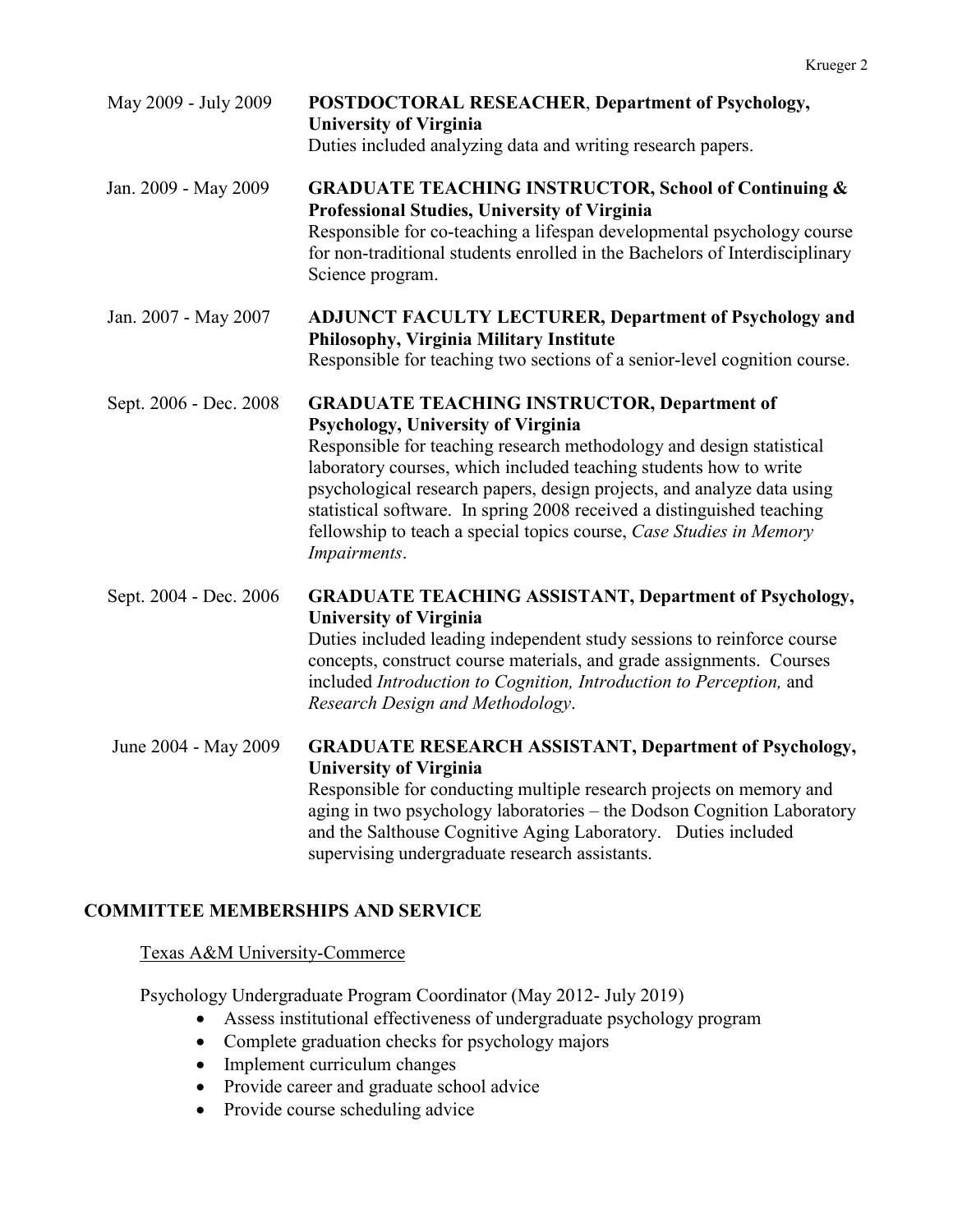Psychology of Gerontology and Positive Aging Graduate Certificate Director (2013-2014)

- Implement curriculum changes
- Answer questions from current and prospective students about the certificate

Psychology-Counseling Graduate Student Association (PCGSA) Faculty Advisor (2011- 2017)

- Helped students create a new graduate student organization to promote professional development (Organization founded in Summer 2011)
- Advise officers about potential topics for meetings

### *University Committees*

University Honor's Council (2010-Present)

- Interview prospective students
- Serve as the Honor's Council committee member on theses

Academic Life, Committee Member, Faculty Senate University Committee (2011-2015; 2016)

- Researched faculty salary at comparable Texas universities
- Created survey in Qualtrics and analyzed data regarding tuition scholarships for family members of university staff

### *College Committee*

Curriculum Changes Committee, College of Education and Human Services (2017-2019) Virtual Advisory Committee, College of Education and Human Services (2013-2014)

### *Departmental Committees*

Undergraduate Committee, Department of Psychology & Special Education (2009-2012; 2014; 2017-2019, Chair)

- Facilitator of revisions to undergraduate major in psychology
- Coordinator of the undergraduate major field exam in psychology
- Representative for undergraduate psychology major aims and assessments

Doctoral Committee, Committee Member, Department of Psychology & Special Education (2009-Present)

- Assist with program development for the Ph.D. program in Psychology
- Review applications for the Ph.D. program in Psychology
- Create questions for written comprehensive exams
- Grade written comprehensive exams

Counseling Faculty Search, Committee Member, Department of Psychology, Counseling, & Special Education (2013-2014)

Counseling/Psychology Faculty Search – Quantitative Position, Committee Member, Department of Psychology, Counseling, & Special Education (2011-2012)

Counseling/Psychology Faculty Search – Clinical Position, Committee Member, Department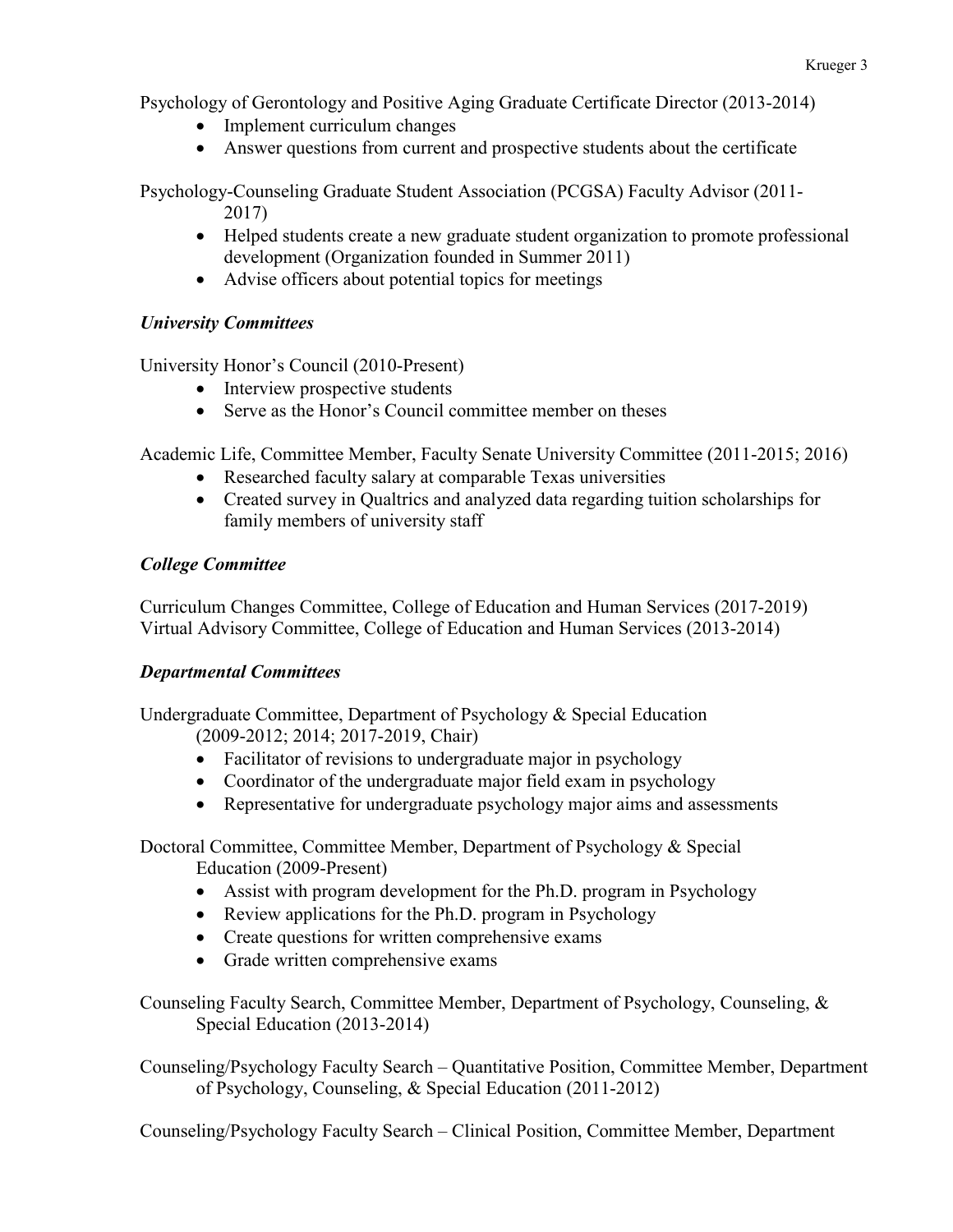of Psychology, Counseling, & Special Education (2011-2012)

- Counseling/Psychology Faculty Search Counseling Position, Committee Member, Department of Psychology, Counseling, & Special Education (2011-2012)
- Special Education Faculty Search (2 search positions), Committee Member, Department of Psychology & Special Education (2010-2011)
- Annual Evaluations, Committee Chair, Department of Psychology & Special Education (2010- 2011)
- Evaluations Committee, Committee Member, Department of Psychology, Counseling, & Special Education (2011-2012)
- Retention, Dismissal, and Appeals, Committee Member, Department of Psychology, Counseling, & Special Education (2011-2016)
- Mentor to First Year Faculty Member, Department of Psychology, Counseling, & Special Education (2012-2013)
- Mentor to Graduate Student Teaching Assistant, Department of Psychology, Counseling, & Special Education (2011-2012)

Executive Committee, Department of Psychology, Counseling, & Special Education (2017)

National and Regional

Association of Psychological Science, Mentor (2007-2008)

Association of Psychological Science, Campus Representative (2005-2006, 2008-2009)

#### *Theses and Dissertations*

Doctoral Committees

- Shannon Bailey, Member (Defended 2012)
- Jane Bednarz, Member (Defended 2018)
- Marion Blake, Member (Defended 2013)
- Lisa Daniel, Member (Defended 2012)
- Jennifer Gibson, Member (2015-Present)
- Shonda Gibson, Member (Defended 2012)
- Melissa Hawthorne, Member (Defended 2012)
- Holly Keddington, Member (Defended 2013)
- Nancy Lamphere, Member (2015-Present)
- Sara Lawrence, Member (Defended 2011)
- Jan Mallet, Member (Defended 2014)
- Gideon Mazambani, Member (Defended 2014)
- Beth Nikopoulos, Chair (Defended 2016)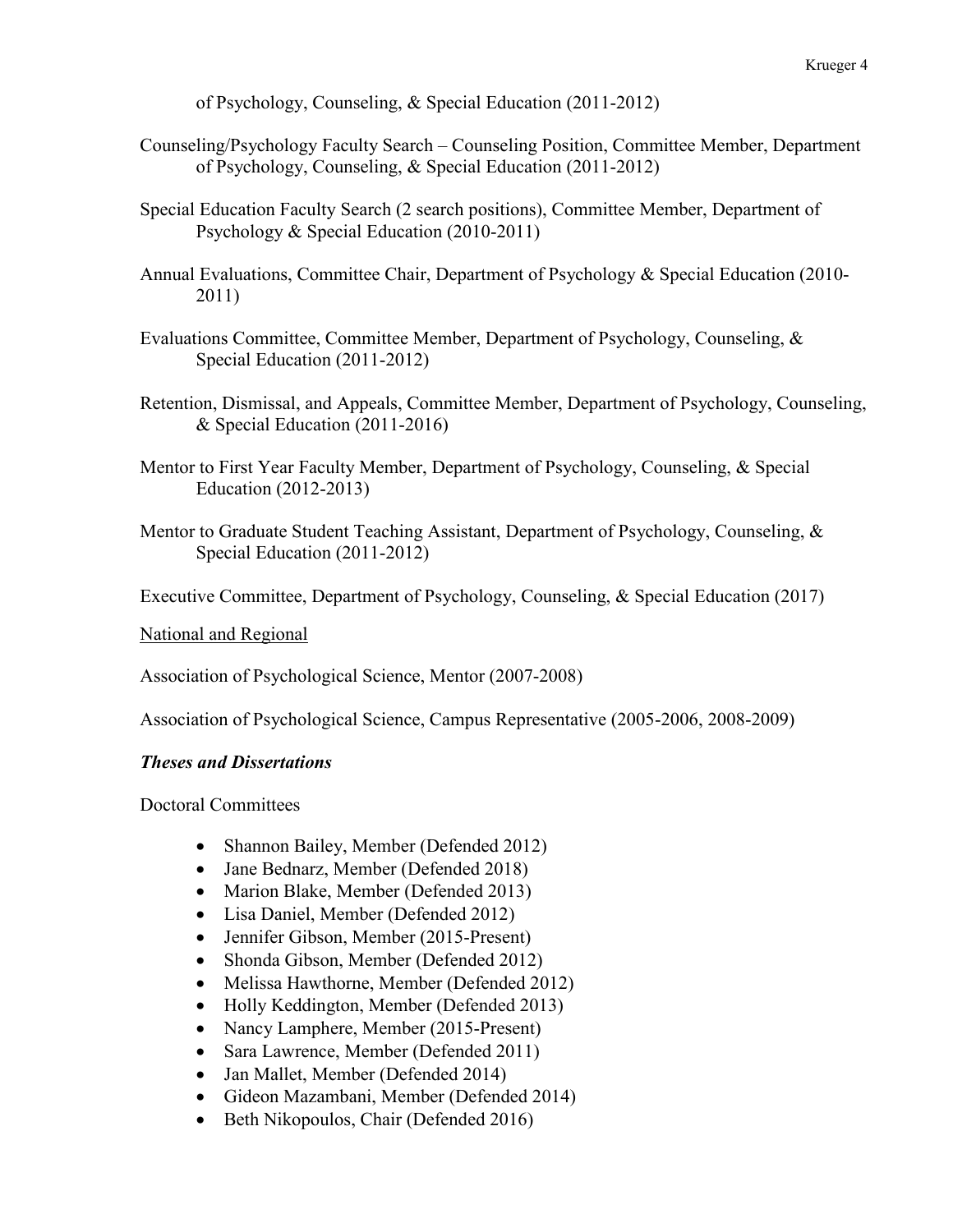- DeAnna Reed, Chair (Defended 2019)
- Dawn Weatherford, Member (Defended 2013)
- Kristopher Wood, Chair (Defended 2019)

Master's Thesis Committees

- Shirley Allen, Chair (Spring 2017-Present)
- Jane Ayers, Chair (Defended 2012)
- Tasia Barrett, Member (Defended 2011)
- Jane Bednarz, Member (Defended 2015)
- Kristyn Bunt (Fall 2017-Present)
- Phoenix Carlini, Chair (Defended Spring 2019)
- Jennifer Gibson, Member (Defended 2015)
- Ryan Hinojosa, Chair (Defended 2014)
- Alyssa Jones (Defended 2018)
- Robert Lockmaiyer (Defended 2018)
- Jan Mallett, Member (Defended 2013)
- Beth Nikopoulos, Chair (Defended 2013)
- Lindsey Pierce, Member (Defended 2013)
- Curtis Puryear, Member (Defended 2014)
- DeAnna Reed, Chair (Defended 2016)
- Stacey Relph, Chair (Defended 2014)
- Amanda Stevens, Member (Defended 2018)
- Dawn Weatherford, Member (Defended 2011)
- Tammy Willis, Chair (Defended 2014)
- Kristopher Wood, Chair (Defended 2016)

Undergraduate Honors Theses Committees, University Honors College

- Grace Campbell, Member (Defended 2018)
- Anna Carmichael, Chair (Defended 2012)
- Amber Casselberry, Member (Defended 2012)
- Courtney Crumpton, Member (Defended 2016)
- Beth Felix, Member (Defended 2012)
- Brenda Freeman, Member (Defended 2012)
- Corey Grigsby, Chair (Defended Spring 2019)
- Todd Kleiboer, Member (Spring 2017-Present)
- Cindy Mays, Chair (Defended 2018)
- Tyler McFarlin, Member (Defended 2012)
- Kaytlin Reid, Member (Defended 2013)
- Claudia Smithart, Chair (Defended 2014)
- Amanda Stevens, Member (Defended 2011)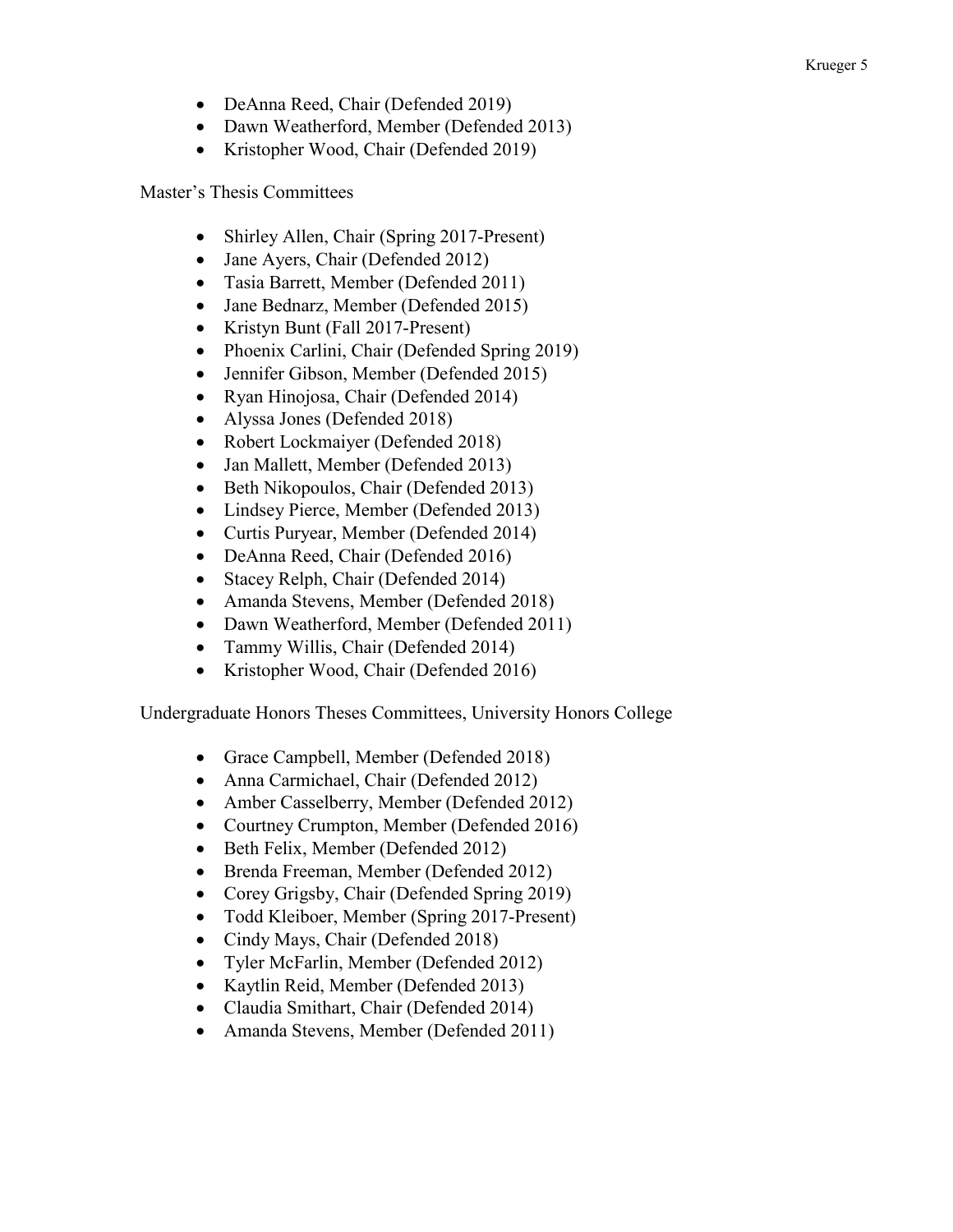#### University of Virginia Committees

Graduate Representation Committee, Co-chair, Department of Psychology (2007-2009)

Teaching Concerns Committee, Member, Department of Psychology (2006-2007)

Diversity Representation Committee, Member, Department of Psychology (2005-2007)

Cognitive Area, Graduate Student Representative, Department of Psychology (2005-2007)

Class Representative, Representative for Cohort, Department of Psychology (2004-2006)

#### **HONORS, AWARDS, AND LISTINGS**

#### *Awards*

The Paul W. Barrus Distinguished Faculty Award for Teaching Recipient, Texas A&M University-Commerce, 2014

College of Education and Human Services Outstanding Faculty Recognition at Lions Football Game, Texas A&M University-Commerce, Fall 2015

Faculty Development Grant – Travel Award (\$700), Texas A&M University-Commerce, April 2010

Teaching Award – Distinguished Teaching Fellowship, University of Virginia, 2007- 2008

Research Award – Fourth Place Poster Presentation in Social and Behavioral Sciences at the Huskey Graduate Research Exhibition, University of Virginia, March 2008

#### *Honors*

Phi Kappa Phi, Charter Member of the Honor Society, Texas A&M University-Commerce, Spring 2013

Phi Beta Kappa, Elected as a member in 2004 at Texas A&M University

#### *Listings*

Article by Klein et at. (2018) received media mentions including *The Atlantic* (https://www.theatlantic.com/science/archive/2018/11/psychologys-replication-crisisreal/576223/) and *Nature* (https://www.nature.com/articles/d41586-018-07474-y)

Article by Klein et al. (2014) received media mentions including *Science* [\(http://news.sciencemag.org/social-sciences/2013/11/second-look-psychology](http://news.sciencemag.org/social-sciences/2013/11/second-look-psychology-experiments-offers-reassurance)[experiments-offers-reassurance\)](http://news.sciencemag.org/social-sciences/2013/11/second-look-psychology-experiments-offers-reassurance), *Nature* [\(http://www.nature.com/news/psychologists](http://www.nature.com/news/psychologists-strike-a-blow-for-reproducibility-1.14232)[strike-a-blow-for-reproducibility-1.14232\)](http://www.nature.com/news/psychologists-strike-a-blow-for-reproducibility-1.14232), and *National Geographic*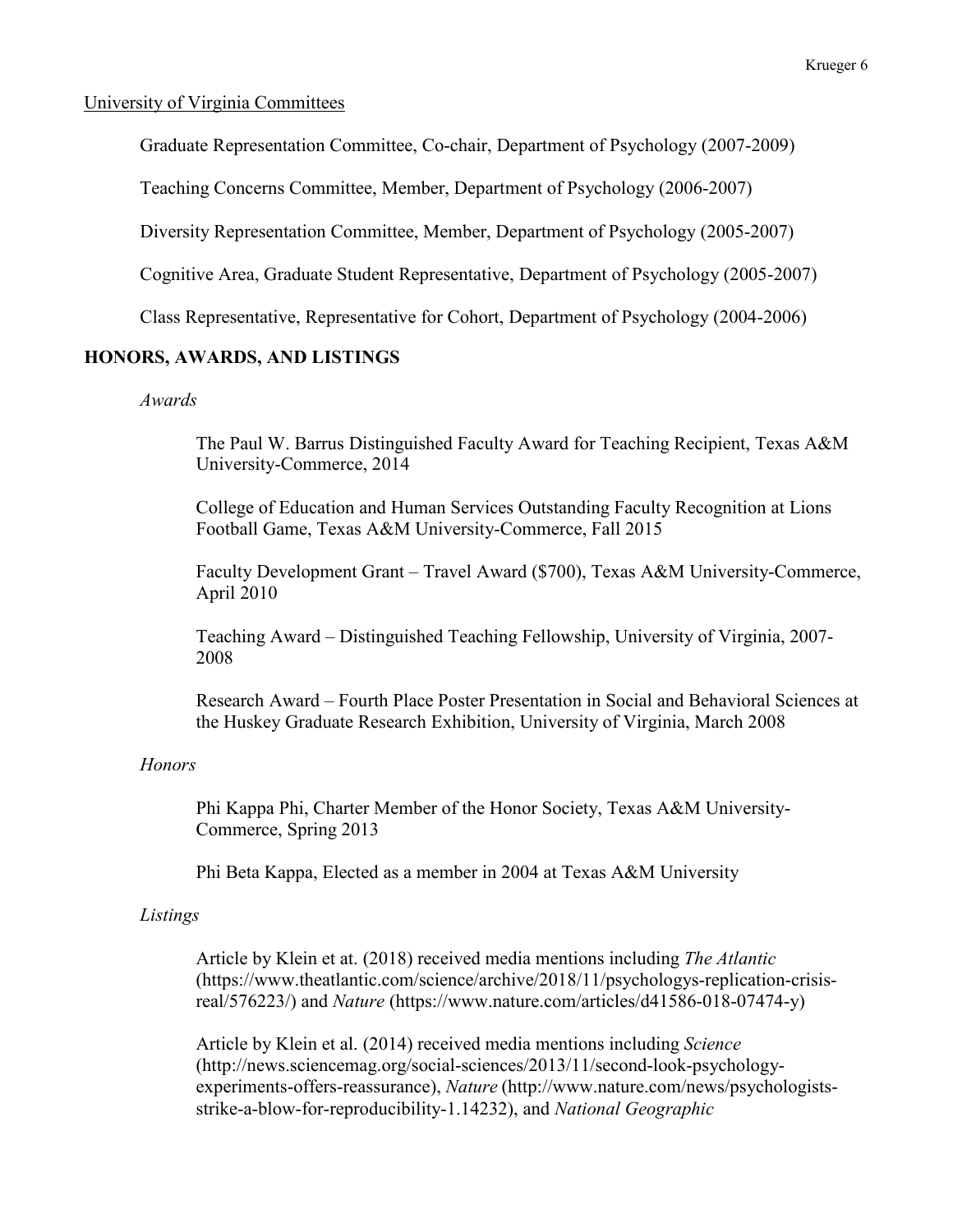[\(http://phenomena.nationalgeographic.com/2013/11/26/welcome-to-the-era-of-big](http://phenomena.nationalgeographic.com/2013/11/26/welcome-to-the-era-of-big-replication/)[replication/\)](http://phenomena.nationalgeographic.com/2013/11/26/welcome-to-the-era-of-big-replication/)

Article by Carmichael and Krueger (2014) was listed as one of the top 14 teaching pedagogy articles of 2014 (http://www.facultyfocus.com/articles/teaching-professorblog/best-list-celebrates-scholarship-teaching-learning/) and the reprinted excerpt of the article ranked  $3<sup>rd</sup>$  among the top teaching and learning articles in Faculty Focus (http://www.facultyfocus.com/articles/teaching-professor-blog/best-list-celebratesscholarship-teaching-learning/)

Article by Dodson and Krueger (2006) received media mentions including *Psychology Today (https://www.psychologytoday.com/blog/debunking-myths-themind/201707/dementia-youth-why-our-memories-are-so-unreliable), Medical News Today* [\(http://www.medicalnewstoday.com/releases/63636.php\),](http://www.medicalnewstoday.com/releases/63636.php),%20Cavalier) *Cavalier Daily (*[http://www.cavalierdaily.com/article/2007/02/researchers-conduct-adult-memory](http://www.cavalierdaily.com/article/2007/02/researchers-conduct-adult-memory-confidence-study/)[confidence-study/\)](http://www.cavalierdaily.com/article/2007/02/researchers-conduct-adult-memory-confidence-study/), *Daily Progress* (http://www.dailyprogress.com/news/article\_ 0d99027c-0b49-5c6e-b5a5-991cb2fc7a79.html), and *Psychology Today* (https://www.psychologytoday.com/blog/debunking-myths-the-mind/201707/dementiayouth-why-our-memories-are-so-unreliable)

### *Interview*

March 2014. Interviewed by ElderBranch, an organization devoted to providing information about care decisions in late adulthood, about my paper "Characterization of Age Differences in Error Types in a Multitrial Spatial Learning Task." http://www.elderbranch.com/blog/age-impact-spatial-memory/

### **PUBLICATIONS**

\* Denotes student authors.

### Refereed Journal Articles

- Landy, J. F., et al. (in press). Crowdsourcing hypothesis tests: Making transparent how design choices shape research results. *Psychological Bulletin*.
- Whittington\*, J. E. & Carlson, C. A., Carlson, M. A., Weatherford, D. R., **Krueger, L. E**., & Jones\*, A. R. (in press). Asking an eyewitness to predict their later lineup performance could harm the confidence‐accuracy relationship. *Applied Cognitive Psychology*. doi:10.1002/acp.3599.
- Atanga\*, C., Jones, B. A., **Krueger, L. E.**, & Lu, S. (in press). Teachers of students with learning disabilities: Assistive technology knowledge, perceptions, interests, and barriers. *Journal of Special Education Technology*.
- Klein, R. A. et al. (2018). Many Labs 2: Investigating variation in replicability across sample and setting. *Advances in Methods and Practices in Psychological Science*, *1*(40), 443-490. doi:10.1177/2515245918810225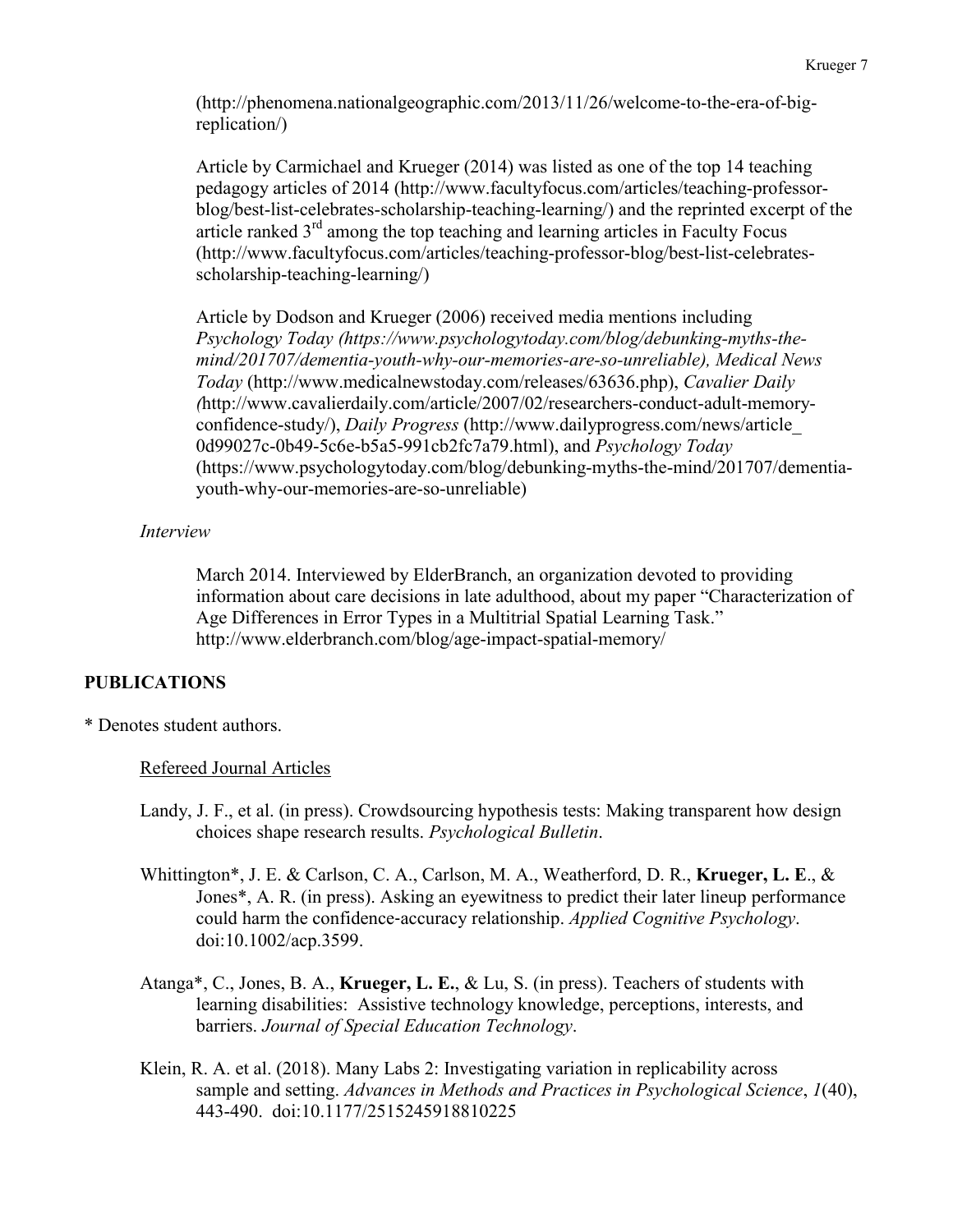- **Krueger, L. E.** (2018). Selecting stimuli for a memory self-efficacy and multitrial verbal learning study. *SAGE Research Methods Cases*. doi: 10.4135/9781526437303
- Hunt\*, S. J., **Krueger, L. E.**, & Limberg, D. (2017). The relationship between interparental conflict and self-reported GPA among college students. *Journal of College Counseling*, *20*(3), 237–249. doi: 10.1002/jocc.12072
- Ayers\*, J. M., **Krueger, L. E.**, & Jones, B. A. (2015). Effects of labeling and teacher certification type on recall and conflict resolution. *The Journal of Educational Research, 108*(6), 435-448. doi: 10.1080/00220671.2014.909767
- Carmichael\*, A. M., & **Krueger, L. E.** (2014). An examination of factors and attitudes that influence reporting fraudulent claims in an academic environment. *Active Learning in Higher Education, 15*(2), 173–185. doi: 10.1177/1469787414527389

\*\* Reprinted Excerpt: Carmichael, A. M., & Krueger, L. E. (2015). Research highlights how easily and readily students fabricate excuses. *Faculty Focus*. http://www.facultyfocus.com/articles/teaching-and-learning/research-highlightshow-easily-readily-students-fabricate-excuses-2/

- **Krueger, L. E.**, & Sifuentes\*, C. M. (2014). Study time allocation, retrospective confidence, gender, and recall performance: Does memory self-efficacy matter? *Journal of Cognitive Education and Psychology, 13*(3), 392-410. doi: 10.1891/1945-8959.13.3.392
- Klein, R. A., Ratliff, K. A., Vianello, M., Adams, R. B., Jr., Bahník, Š., Bernstein, M. J., Bocian, K., Brandt, M. J., Brooks, B., Brumbaugh, C. C., Cemalcilar, Z., Chandler, J., Cheong, W., Davis, W. E., Devos, T., Eisner, M., Frankowska, N., Furrow, D., Galliani, E. M., Hasselman, F., Hicks, J. A., Hovermale, J. F., Hunt\*, S. J., Huntsinger, J. R., IJzerman, H., John, M., Joy-Gaba, J. A., Kappes, H. B., **Krueger, L. E.**, Kurtz, J., Levitan, C. A., Mallett, R., Morris, W. L., Nelson, A. J., Nier, J. A., Packard, G., Pilati, R., Rutchick, A. M., Schmidt, K., Skorinko, J. L., Smith, R., Steiner, T. G., Storbeck, J., Van Swol, L. M., Thompson, D., van't Veer, A., Vaughn, L. A., Vranka, M., Wichman, A., Woodzicka, J. A., & Nosek, B. A. (2014). Theory building through replication: Response to commentaries on the "Many Labs" replication project. *Social Psychology*, *45*(4), 307- 310.
- Klein, R. A., Ratliff, K. A., Vianello, M., Adams, R. B., Jr., Bahník, Š., Bernstein, M. J., Bocian, K., Brandt, M. J., Brooks, B., Brumbaugh, C. C., Cemalcilar, Z., Chandler, J., Cheong, W., Davis, W. E., Devos, T., Eisner, M., Frankowska, N., Furrow, D., Galliani, E. M., Hasselman, F., Hicks, J. A., Hovermale, J. F., Hunt\*, S. J., Huntsinger, J. R., IJzerman, H., John, M., Joy-Gaba, J. A., Kappes, H. B., **Krueger, L. E.**, Kurtz, J., Levitan, C. A., Mallett, R., Morris, W. L., Nelson, A. J., Nier, J. A., Packard, G., Pilati, R., Rutchick, A. M., Schmidt, K., Skorinko, J. L., Smith, R., Steiner, T. G., Storbeck, J., Van Swol, L. M., Thompson, D., van't Veer, A., Vaughn, L. A., Vranka, M., Wichman, A., Woodzicka, J. A., & Nosek, B. A. (2014). Investigating variation in replicability: A "many labs" replication project. *Social Psychology, 45*(3), 142–152. doi: 10.1027/1864-9335/a000178

Klein, R.A., Ratliff, K.A., Vianello, M, Adams Jr., R.B., Bahník, S, Bernstein, M.J., Bocian, K,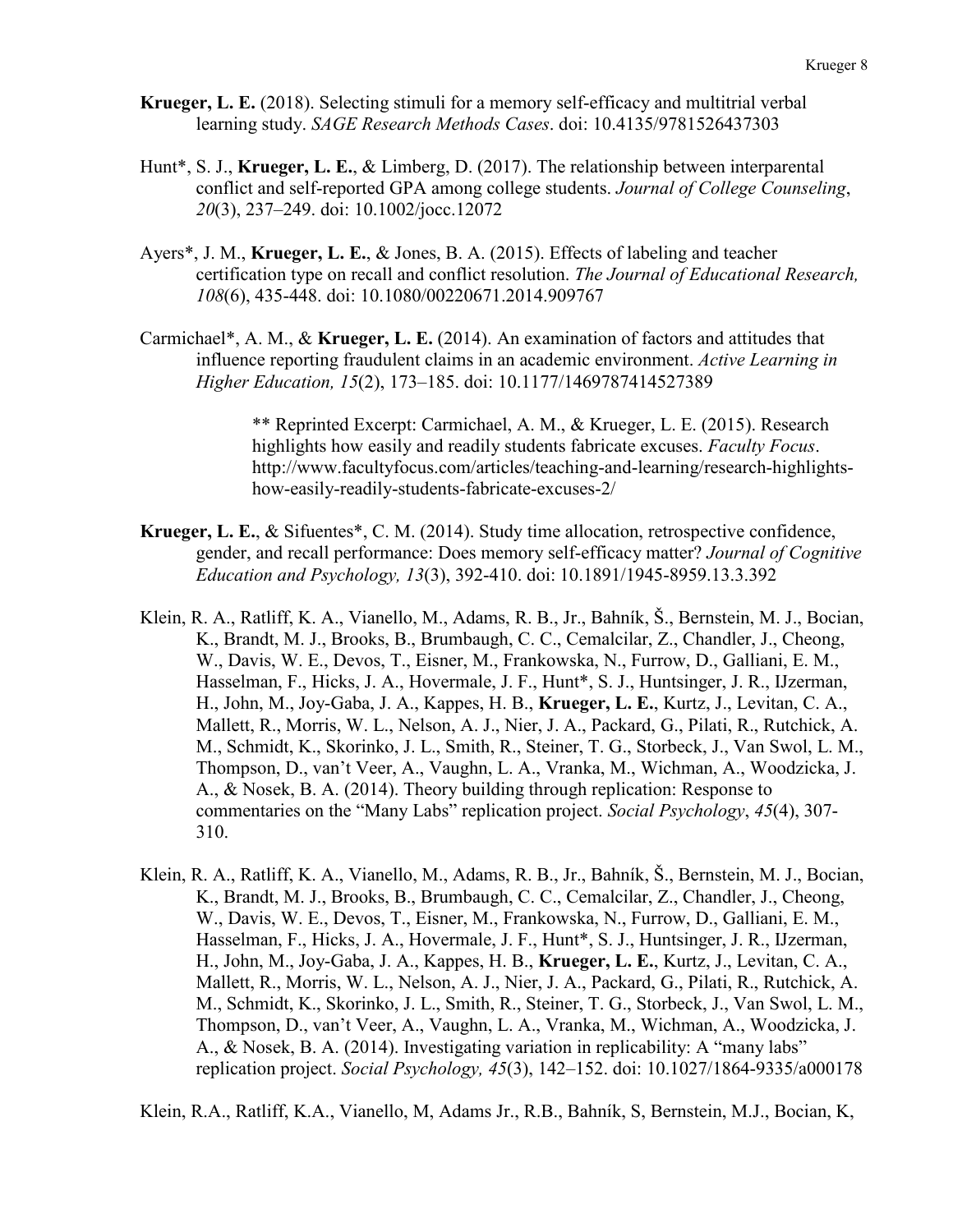Brandt, M.J., Brooks, B, Brumbaugh, C.C., Cemalcilar, Z, Chandler, J, Cheong, W, Davis, W.E., Devos, T, Eisner, M, Frankowska, N, Furrow, D, Galliani, E.M., Hasselman, F, Hicks, J.A., Hovermale, J.F., Hunt, S.J., Huntsinger, J.R., IJzerman, H, John, M, Joy-Gaba, J.A., Kappes, H.B., **Krueger, L.E.**, Kurtz, J, Levitan, C.A., Mallett, R.K., Morris, W.L., Nelson, A.J., Nier, J.A., Packard, G, Pilati, R, Rutchick, A.M., Schmidt, K, Skorinko, J.L., Smith, R, Steiner, T.G., Storbeck, J, Van Swol, L.M., Thompson, D, van't Veer, A.E., Vaughn, L.A., Vranka, M, Wichman, A.L., Woodzicka, J.A. and Nosek, B.A. (2014). Data from investigating variation in replicability: A "Many Labs" replication project. *Journal of Open Psychology Data 2*(1):e4. doi: http://dx.doi. org/10.5334/jopd.ad

- **Krueger, L. E.** (2013). Characterization of age differences in error types in a multitrial spatial learning task. *Educational Gerontology, 39*(12), 915-924. doi: 10.1080/03601277. 2013.767654
- Reysen, S., & **Krueger, L. E.** (2013). How to survive and *thrive* during your first years in a tenure-track job. *APS Observer, 26(1). http://www.psychologicalscience.org/index.php /publications/observer/2013/january-13/ how-to-survive-and-thrive-during-your-firstyears-in-a-tenure-track-job.html*
- **Krueger, L. E.** (2012). Age-related effects of study time allocation on memory performance in a verbal and a spatial task. *Educational Gerontology, 38*(9), 604-615. doi: 10.1080/ 03601277.2011.595327
- **Krueger, L. E.**, & Salthouse, T. A. (2011). Influence of cognitive abilities and age on word recall performance across trials and list segments. *American Journal of Psychology, 124*(3), 291-300. doi:10.5406/amerjpsyc.124.3.0291
- **Krueger, L. E.**, & Salthouse, T. A. (2010). Differences in acquisition, not retention, largely contribute to sex differences in multitrial word recall performance. *Personality & Individual Differences, 49*(7)*,* 768-772. doi:10.1016/j.paid.2010.06.024 5000303
- Dodson, C. S., Bawa, S., & **Krueger, L. E.** (2007). Aging, metamemory and high confidence errors: A misrecollection account. *Psychology & Aging, 22*, 122-133. doi:10.1037/0882- 7974.22.1.122
- Dodson, C. S., & **Krueger, L., E.** (2006). I misremember it well: Why older adults are unreliable eyewitnesses. *Psychonomic Bulletin and Review, 13,* 770-775. doi:10.3758/BF03193995
- Salthouse, T. A., Siedlecki, K. L., & **Krueger, L. E.** (2006). An individual differences analysis of memory control. *Journal of Memory and Language*, *55*, 102-125. doi:10.1016/ j.jml. 2006.03.006

Refereed Book Reviews

**Krueger, L. E.** (2018) The aging intellect, by Douglas H. Powell, New York, NY: Routledge,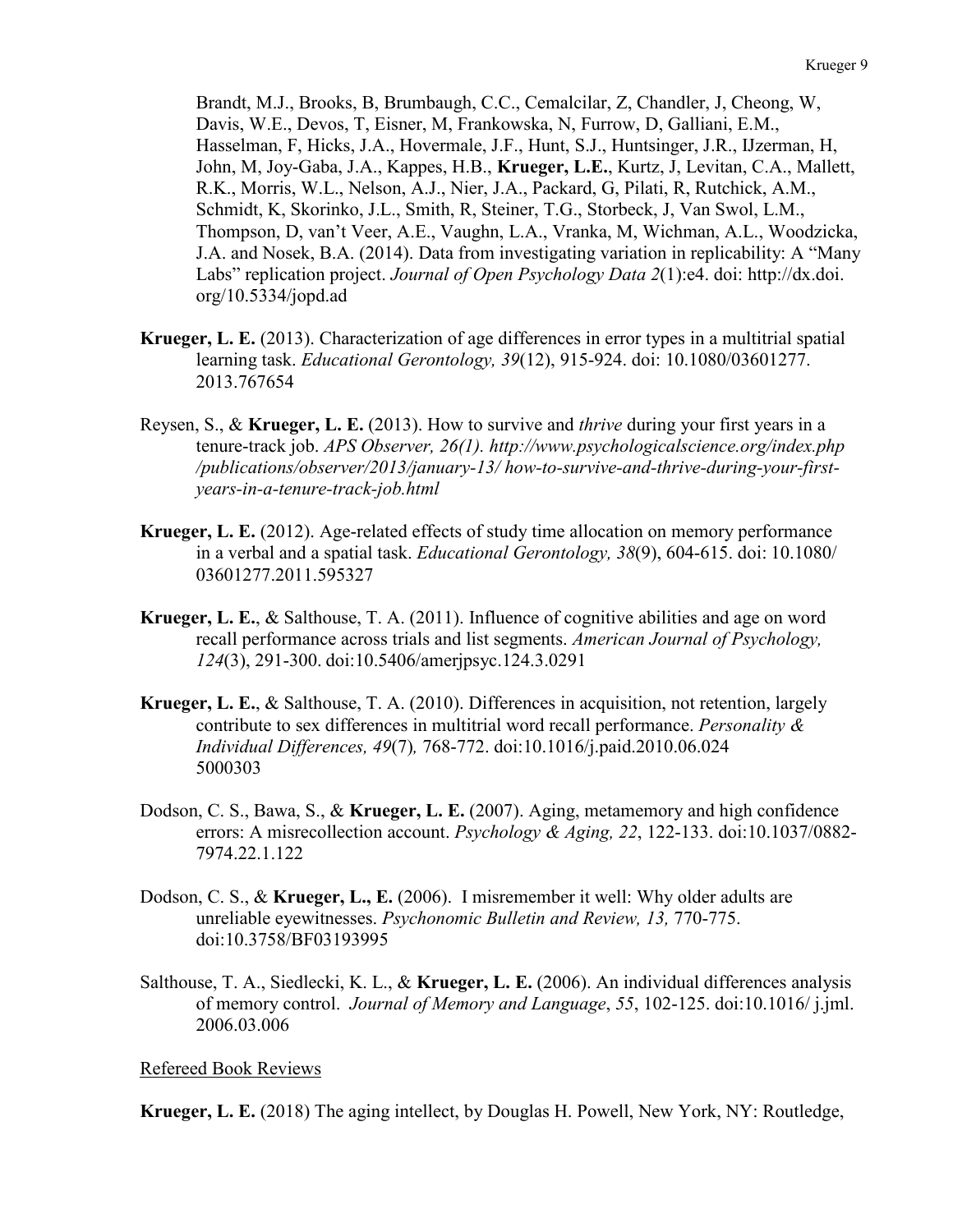2011, 303 pp., \$44.00 (hardcover), ISBN: 978041599685-3, *Journal of Women & Aging, 30*(5), 460-461, doi: 10.1080/08952841.2018.1509438

**Krueger, L. E.** (2016). A review of The Elderly Eyewitness in Court, by Toglia, Ross, Pozzulo, and Pica. *Journal of Women & Aging, 28*(4), 348-349. doi: 10.1080/ 08952841.2015.1081042

#### **PRESENTATIONS**

\* Denotes student authors.

#### International and National (Refereed)

- **Krueger, L. E**., Schroeder, J. S., Sennette, J., & Carlini\*, P. M. (2018, November). Should students or instructors create the testing effect and why?: A mixed method approach. Presented at Psychonomics. New Orleans, LA.
- Weatherford, D. R., Williams, C. R., Carlson, C., & **Krueger, L. E**. (2015, November). *Dissociating sources of confidence and accuracy in facial recognition memory: An investigation of verbal description and encoding time*. Presented at Psychonomics. Chicago, IL.
- Hinojosa\*, R., & **Krueger, L. E.** (2015, June). *Professional learning communities, teacher's efficacy beliefs, and effects on job satisfaction*. Presented at the 37th Annual Conference of the International School Psychology Association. São Paulo, Brazil.
- Carmichael\*, A. M., & **Krueger, L. E.** (May, 2014). Effects of communication medium and sex of an instructor on academic excuse making. Presented at the Association of Psychological Science 26<sup>th</sup> Annual Convention, San Francisco, CA.
- Weatherford, D. W., **Krueger, L. E.**, & Carlson, C. A. (2014, March). *Differential effects of verbal facilitation on real versus composite faces.* Presented at the American Psychology-Law Society Conference, New Orleans, LA.
- **Krueger, L. E.**, Ayers\*, J., & Jones, B. A. (2014, February). *Effects of labeling and teachercertification type on memory and conflict resolution approach.* Presented at the Fifteenth Annual Meeting of the Society for Personality and Social Psychology, Austin, TX.
- **Krueger, L. E.**, & Sifuentes\*, C. M. (2013, May). *Influence of memory self-efficacy, study time, and sex on recall performance.* Presented at the Association of Psychological Science 25<sup>th</sup> Annual Convention, Washington, D.C.
- **Krueger, L. E.** (August, 2012). *Age differences in error types in multitrial spatial learning.*  Presented at the 120<sup>th</sup> Annual Convention of the American Psychological Association, Orlando, FL.

Bullard\*, J. R., Denton\*, A. M., Bergamini\*, T. F., Shepherd\*, H., Wright\*, W. B., Gingerich,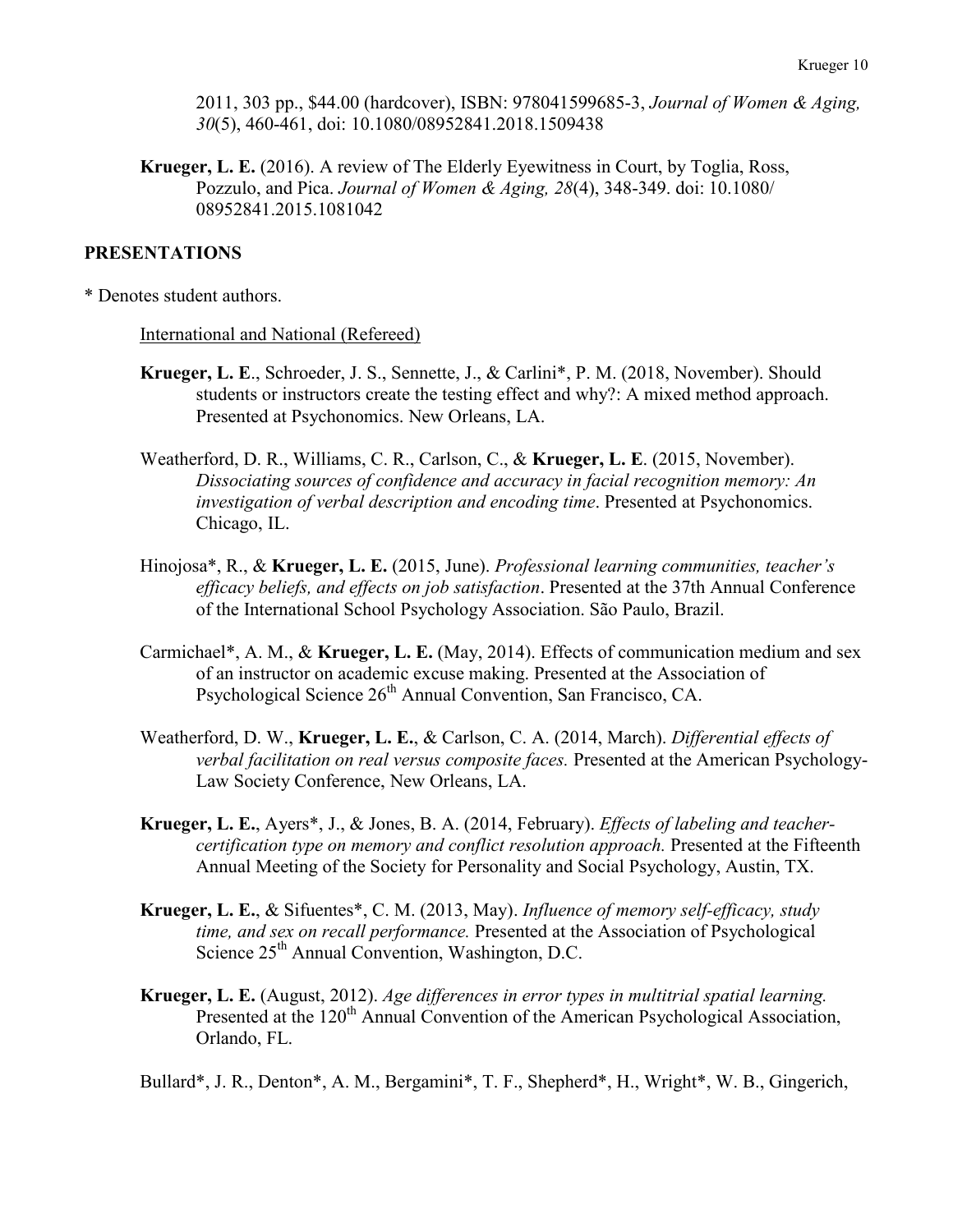A. C., & **Krueger, L. E.** (2012, May). *Often wrong, but never in doubt: The effects of mood on reality monitoring.* Presented at the Association of Psychological Science 24<sup>th</sup> Annual Convention, Chicago, IL.

- Pierce, B. H., **Krueger, L. E.**, & Hunt\*, S. J. (2012, April). *Examining the testing effect in older adults.* Presented at the Cognitive Aging Conference, Atlanta, GA.
- **Krueger, L.E.** (2010, April). *Age relations on study time allocation in a verbal and a spatial task.* Presented at the Cognitive Aging Conference, Atlanta, GA.
- **Krueger, L. E.**, & Salthouse, T. A. (2008, April). *The influence of episodic memory ability, age, and sex on multitrial word recall performance.* Presented at the Cognitive Aging Conference, Atlanta, GA.
- **Krueger, L. E.**, & Dodson, C. S. (2006, August). *Age-related differences in episodic and semantic memory: An examination of confidence-accuracy relationships.* Presented at the 114th Annual Convention of the American Psychological Association, New Orleans, LA.
- **Krueger, L. E.**, & Dodson, C. S. (2005, August). *The misinformation effect and encoding failures in older adults.* Presented at the 113<sup>th</sup> Annual Convention of the American Psychological Association, Washington, D.C.
- **Krueger, L. E.**, & Dodson, C. S. (2005, May). *Older adults' susceptibility to misinformation*  and inability to monitor accuracy. Presented at the American Psychological Society 17<sup>th</sup> Annual Convention, Los Angeles, CA.

Regional (Refereed)

- Grigsby\*, C., & **Krueger, L. E.** (2019, October). The effects of testing and framing on global judgments of learning. Presented at The Southwest Cognition Conference (ARMADILLO), San Antonio, TX.
- **Krueger, L. E.** (2017, October). An examination of study time allocation as a contributor to sex differences in multitrial verbal learning performance. Presented at The Southwest Cognition Conference (ARMADILLO), College Station, TX.
- **Krueger, L. E.** (2017, April). *Relations of cognitive tasks and metacognitive processes in a multitrial spatial task.* Presented at Southwestern Psychological Association Conference, San Antonio, TX.
- Carlini\*, P. M., **Krueger, L. E.**, Sennette, J., & Schroeder, J. (2016, April). *Emergence of metacognitive awareness among college students for distributed and massed practice.*  Presented at Southwestern Psychological Association Conference, Dallas, TX.
- Wood\*, K., & **Krueger, L. E.** (2016, April). *Differences in self-regulated learning skills between individual and team sport athletes.* Presented at Southwestern Psychological Association Conference, Dallas, TX.
- **Krueger, L. E.**, & Gingerich, A. C. (2014, April). *Influence of mood on study time allocation*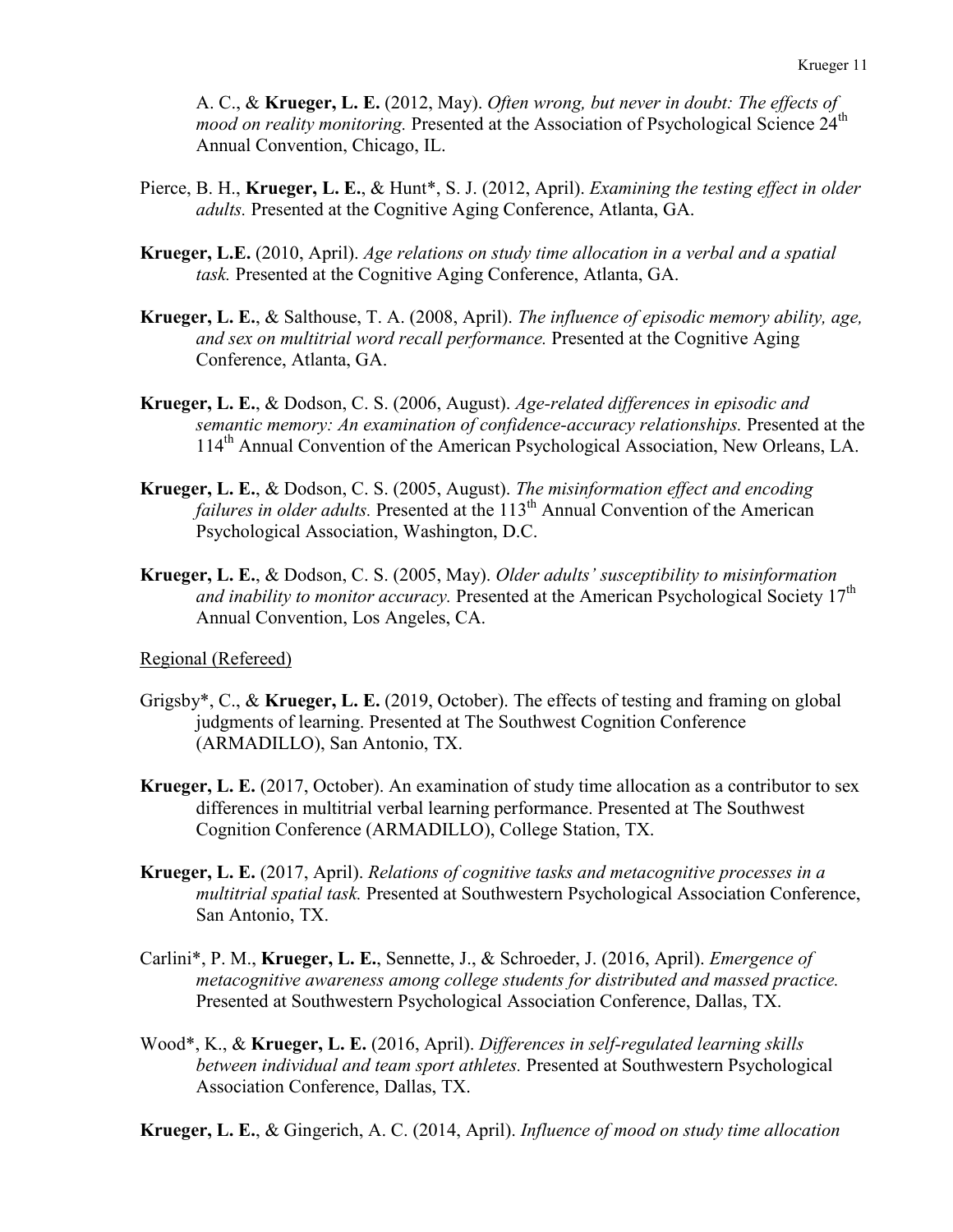*and memory performance.* Presented at Southwestern Psychological Association Conference, San Antonio, TX.

- Nikopoulos\*, B. & **Krueger, L. E.** (2014, April). *Comparison of study versus different test types in memory for number facts*. Presented at Southwestern Psychological Association Conference, San Antonio, TX.
- Smithart\*, C. & **Krueger, L. E.** (2014, April). *Effects of sex, gender roles, and relationship status on marital commitment beliefs.* Presented at Southwestern Psychological Association Conference, San Antonio, TX.
- Lamphere\*, N. S., & **Krueger, L. E.** (2013, April). *Strategy choice as a factor in study time allocation.* Presented at Southwestern Psychological Association Conference, Fort Worth, TX.
- **Krueger, L. E.**, Schroeder, J., & Sennette, J. (2013, April). *Students' knowledge and beliefs about the testing effect.* Presented at Southwestern Psychological Association Conference, Fort Worth, TX.
- Nikopoulos\*, B., & **Krueger, L. E.** (2013, April). *Testing effect and memory of number facts.*  Presented at Southwestern Psychological Association Conference, Fort Worth, TX.
- Sifuentes\*, C. & **Krueger, L. E.** (2013, April). *The influence of memory beliefs, sex, and study time effectiveness on recall.* Presented at Southwestern Psychological Association Conference, Fort Worth, TX.
- Weatherford\*, D., **Krueger, L. E.**, Carlson, C. (2012, October). *The effects of verbalization on real and computer generated faces.* Presented at The Southwest Cognition Conference (ARMADILLO), Laredo, TX.
- Bullard\*, J. R., Denton\*, A. M., Bergamini\*, T. F., Shepherd\*, H., Wright\*, W. B., Gingerich, A. C., & **Krueger, L. E.** (2012, February). *Often wrong, but never in doubt: The effects of mood on reality monitoring.* Presented at the 19<sup>th</sup> Annual Midwest Institute for Students and Teachers of Psychology, Glen Ellyn, IL.
- Ayers\*, J. M., & **Krueger, L. E.** (2011, September). *Labeling effects on teacher recall.* Presented at The Southwest Cognition Conference (ARMADILLO), Commerce, TX.
- **Krueger, L. E.**, & Salthouse, T. A. (2010, October). *Influence of cognitive abilities and age on multitrial verbal learning.* Presented at The Southwest Cognition Conference (ARMADILLO), College Station, TX.
- **Krueger, L.E.** (2010, April). *Analyses of error types in multitrial learning tasks.* Presented at Southwestern Psychological Association Conference, Dallas, TX.

State and Local (Research-Based Poster Presentations -- Refereed)

Allen\*, S., & **Krueger, L. E.** (2019, April). Individual differences in study time allocation.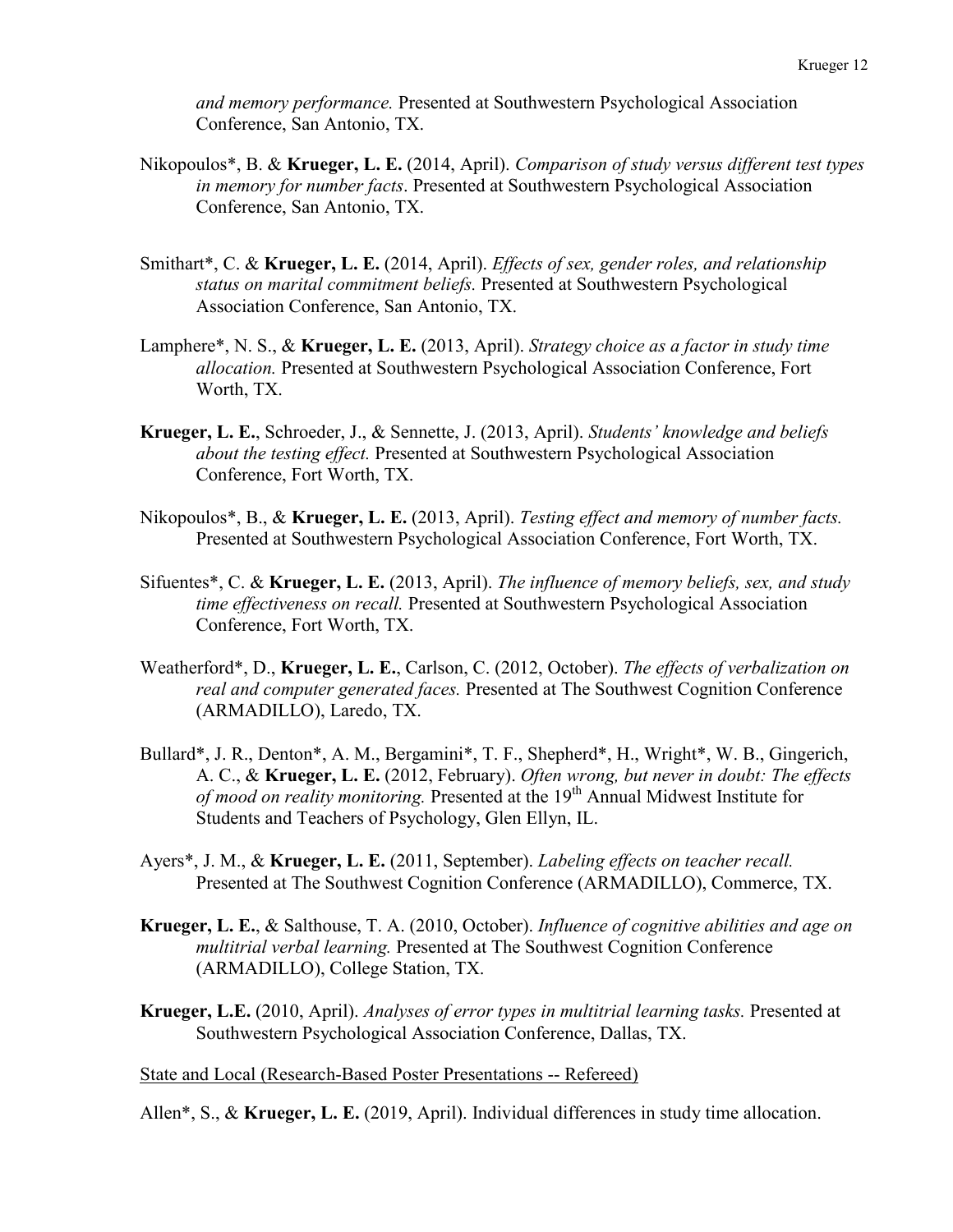Presented at the Annual Research Symposium at Texas A&M University-Commerce, Commerce, TX.

- Carlini\*, P. M., **Krueger, L. E.**, Whitworth\*, S. L., Castillo\*, A. , Foley\*, A. N., & Wheelock\*, M. C. (2019, April). An examination of the testing effect with self-regulated learning. Presented at the Annual Research Symposium at Texas A&M University-Commerce, Commerce, TX.
- Grigsby\*, C., & **Krueger, L. E.** (2019, April). The testing effect and memory predictions. Presented at the Annual Research Symposium at Texas A&M University-Commerce, Commerce, TX.
- Mays\*, C., & **Krueger, L. E.** (2017, November). Does locus of control influence parentification and anxiety in father-daughter relationships? Presented at 14th Annual Texas A&M University System's Pathways Research Symposium, Stephenville, TX.
- Nikopoulos\*, B., Limoges\*, E., Mays\*, C., Grigsby\*, C., & **Krueger, L. E.** (2016, April). *An examination of the testing effect and predictions of learning for math facts.* Presented at the Annual Research Symposium at Texas A&M University-Commerce, Commerce, TX.
- Nikopoulos\*, B., Dreiling\*, S., Borja\*, S., Mays\*, C., Limoges\*, E., Reeves\*, K., Rosales\*, R., & **Krueger, L. E.** (2016, April). *An examination of the testing effect as a function of math anxiety and math fluency.* Presented at the Annual Research Symposium at Texas A&M University-Commerce, Commerce, TX.
- Smithart\*, C. & **Krueger, L. E.** (2013, April). *Is it truly happily ever after?: Marital commitment belief differences between sex, gender roles, and relationship status.* Presented at the Annual Research Symposium at Texas A&M University-Commerce, Commerce, TX.
- Lamphere\*, N. S., Rosales\*, A. & **Krueger, L. E.** (2013, April). *Strategy choice as a factor in study time allocation.* Presented at the Annual Research Symposium at Texas A&M University-Commerce, Commerce, TX.
- **Krueger, L. E.**, Schroeder, J., & Sennette, J. (2013, April). *Students' knowledge and beliefs about the testing effect.* Presented at the Annual Research Symposium at Texas A&M University-Commerce, Commerce, TX.
- Smithart\*, C. & **Krueger, L. E.** (2013, March). *Is it truly happily ever after?: Marital commitment belief differences between sex, gender roles, and relationship status.* Presented at the  $6<sup>th</sup>$  Annual East Texas Psi chi Student Research Conference, Tyler, TX.
- Hunt\*, S. J., & **Krueger, L. E.** (2012, November). *The relationship between inter-parental conflict and self-reported GPA among college students.* Presented at The Texas A&M University 10th Annual Pathways Student Research Symposium, Galveston, TX.
- Nikopoulos\*, B., & **Krueger, L. E.** (2012, November). *Testing effect and memory of number facts.* Presented at The Texas A&M University 10th Annual Pathways Student Research Symposium, Galveston, TX..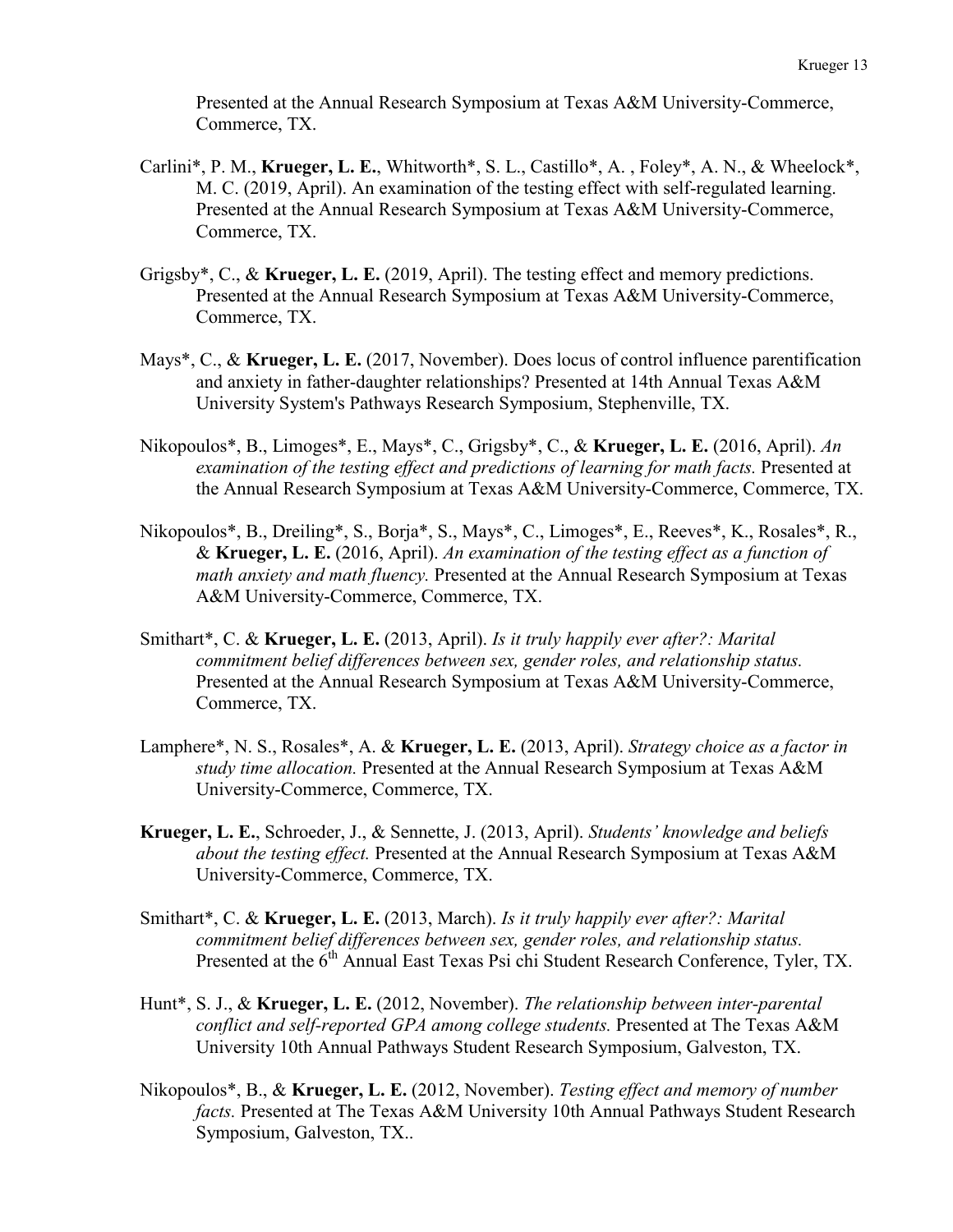- Carmichael\*, A., & **Krueger, L. E.** (2012, April). *To make up an excuse or not?: An examination of factors and attitudes that influence dishonesty in an academic environment.* Presented at the Annual Research Symposium at Texas A&M University-Commerce, Commerce, TX.
- Carmichael\*, A., & **Krueger, L. E.** (2012, April). *Decision-making in an academic environment.* Presented at the North Texas Undergraduate Psychology Conference, Dallas, TX.
- Sifuentes\*, C. & **Krueger, L. E.** (2012, April). *The influence of beliefs about memory, sex, and study time effectiveness on memory performance.* Presented at the Annual Research Symposium at Texas A&M University-Commerce, Commerce, TX.
- Sifuentes\*, C., Duke\*, D., Hunt\*, S. J., & **Krueger, L. E.** (2011, April). *Study time allocation and test performance: Does memory self-efficacy matter?* Presented at the Annual Research Symposium at Texas A&M University-Commerce, Commerce, TX.
- Ahmed\*, A., Hunt\*, R., Schulz\*, J., & **Krueger, L. E.** (2010, April). *The relationship between metacognitive processes and memory performance in a self-regulated learning task.*  Presented at the Annual Research Symposium at Texas A&M University-Commerce, Commerce, TX. (Student authors were listed in alphabetical order)
- **Krueger, L. E.**, & Salthouse, T. A. (2008, March). *The influence of episodic memory ability, age, and sex on multitrial word recall performance.* Presented at the Huskey Graduate Research Exhibition at the University of Virginia, Charlottesville, VA.

#### Invited

- Honors Colloquium Guest Speaker. (2017, Fall). *Making yourself marketable and preparing for graduate school applications.* Texas A&M University-Commerce, Commerce, TX.
- Psychology/Counseling Graduate Student Association Guest Speaker (2012, Spring). *How to give a presentation.* Texas A&M University-Commerce, Commerce, TX.
- Honors Colloquium Guest Speaker. (2010, Fall). *The metamemory-memory relationship: Do we really know what we think we know?* Texas A&M University-Commerce, Commerce, TX.
- Cognitive Colloquium Series Guest Speaker in the Department of Psychology and Special Education. (2010, Fall). *Age relations on error types in verbal and spatial multitrial learning tasks.* Texas A&M University-Commerce, Commerce, TX.
- Memory Program at Martha Jefferson Retirement Community (2008, Fall). *Preserving and Boosting Memory.* Charlottesville, VA.
- Distinguished Majors Program Guest Speaker. (2005, Fall). *Tips about Graduate School.* University of Virginia, Department of Psychology, Charlottesville, VA.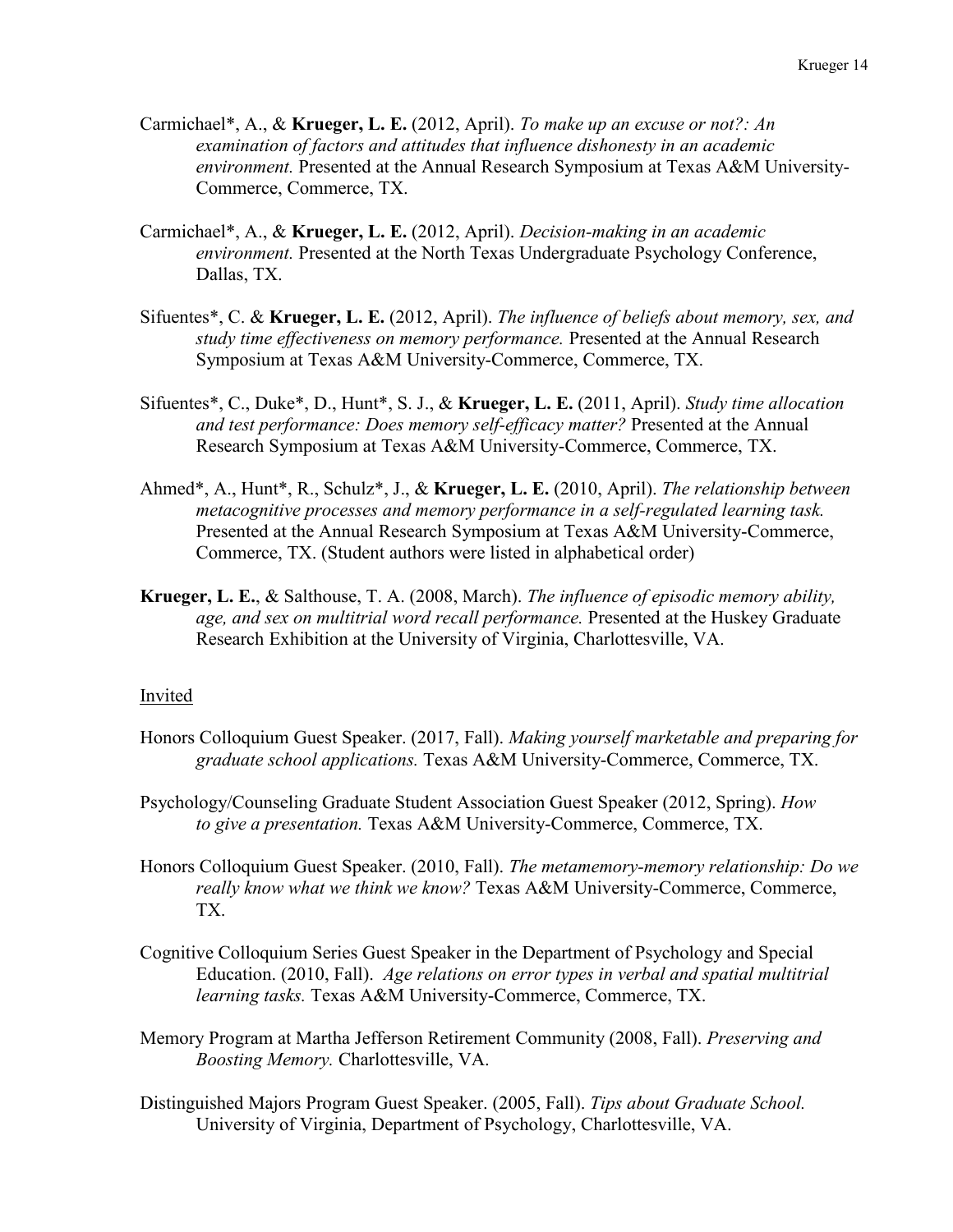- Introduction to Cognition Guest Lecturer. (2005, Fall). *Failing to remember the important stuff,*  but failing to forget the irrelevant: A look at memory declines in older adults. University of Virginia, Department of Psychology, Charlottesville, VA.
- Summer Enrichment Program Guest Speaker (2005, Summer). *Memory Fallibility.* University of Virginia, Charlottesville, VA.

### **GRANTS**

#### External

- Krueger, L. E. (PI), & Lu, S. (Co-PI) for National Science Foundation grant. Title: Applied Research in Psychology. Submitted August 2015; Amount requested for 3 year grant: \$ 250,615; Not funded.
- Lu, S. (Principal Investigator for Psychology) et al. My role: Program Coordinator and Mentor. NIH Building Infrastructure Leading to Diversity (BUILD) Initiative (U54). *BUILD Center of Texas* by Texas A&M International University, Texas A&M University, Texas A&M University – Commerce, Prairie View A&M University, and the Texas Association of Community Colleges' application to RFA-RM-13-016 by NIH National Institute on Minority Health and Health Disparities. Submitted Spring 2014; Not funded.
- Krueger, L. E. (PI), & Henley, T. (Co-PI) for National Science Foundation grant. Title: Research Experience for Undergraduates (REU) in Psychological Science. Submitted August 2010; Amount requested for 3 year grant: \$255,255; Not funded.
- Krueger, L. E. (PI), & Reysen, S. (Co-PI) for National Science Foundation grant. Title: Research Experience for Undergraduates (REU) in Psychological Science. Submitted October 2009; Amount requested for 3 year grant: \$329,988; Not funded.

### Internal

- Krueger, L. E. (PI) for Faculty Mini-Grant Program at Texas A&M University-Commerce. Title: Metamemorial Processes in Older Adults: The Influence of Beliefs about Memory On Memory Performance. October 2009; Awarded \$600.
- Pierce, B. (PI), & Krueger, L. E. (Co-PI). Seed money for learning in adulthood project at Texas A&M University-Commerce. July 2010; Awarded \$1000.

### **PROFESSIONAL DEVELOPMENT ACTIVITIES AND MISCELLANEOUS SERVICE**

Professional Development: Reviewer Experience

Conference Reviewer for the Southwestern Psychological Association (SWPA); Responsible for reviewing abstracts submitted in the field of cognition/memory (2010, 2013, 2017).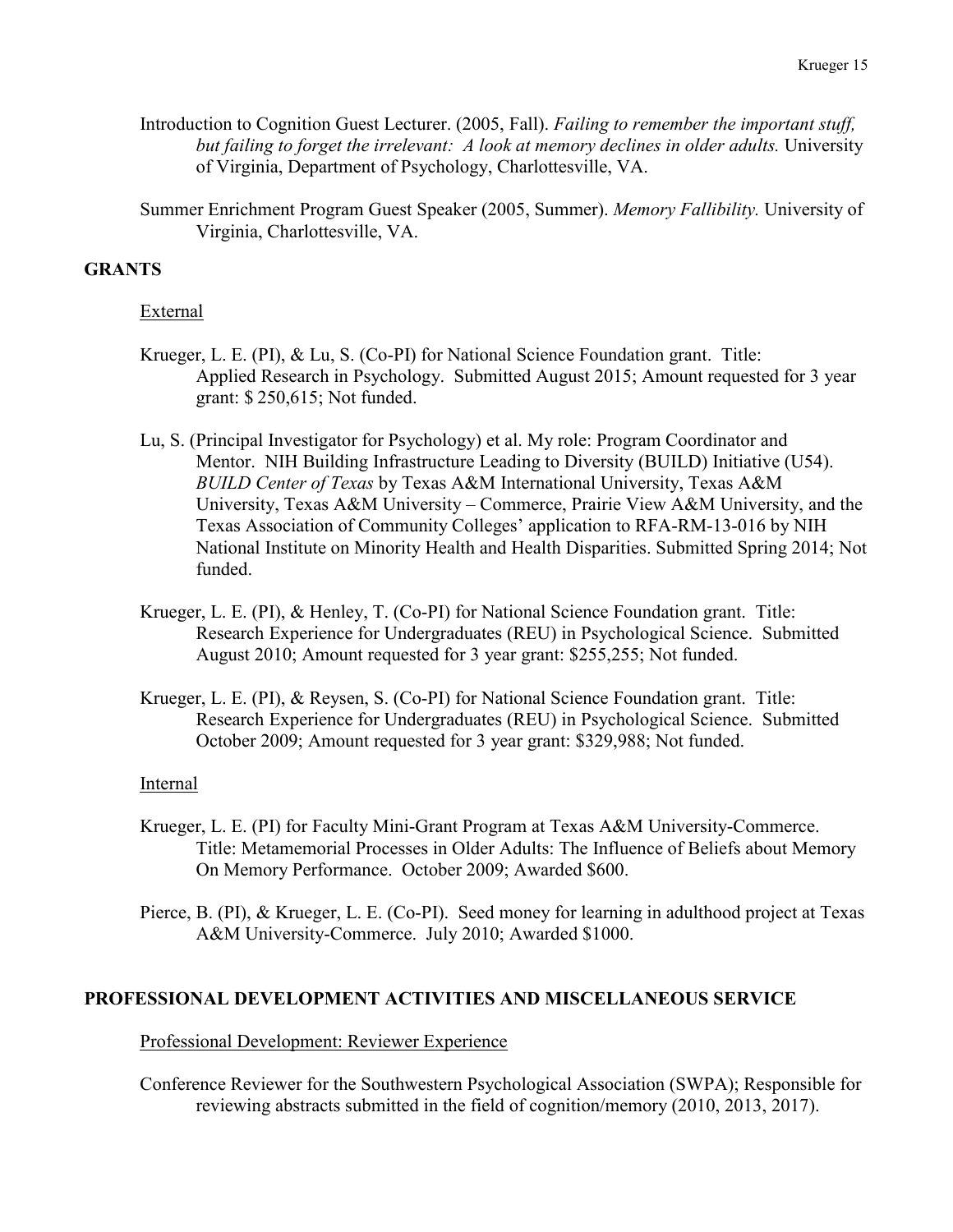#### Professional Development: Editorial Experience

- Ad hoc reviewer, Graduate Student Reviewer at University of Virginia for: *Journal of Experimental Psychology Applied* (1 review); *Journal of Experimental Psychology: Learning, Memory, and Cognition* (1 review); *Neuropsychologia* (1 review)
- Ad hoc reviewer, Faculty Member at Texas A&M University-Commerce for: *Memory* (1 review); *Developmental Psychology* (1 review); *Psychonomic Bulletin & Review* (1 Review)

#### Professional Development: Training

- EQUELLA Training with Mike Smith, Texas A&M University-Commerce, Spring 2016
- ePortfolio and Global Fellow Program Training, Texas A&M University-Commerce, Spring 2015
- Open Source Publishing, College of Education and Human Services, Texas A&M University-Commerce, Spring 2014
- The COEHS Office of Research in Education: How They Can Help You, College of Education and Human Services, Texas A&M University-Commerce, Spring 2014
- Addressing the Issue of Suicide in Schools, Workplaces, and Society (Models of Prevention, Intervention, and Treatment), Ruth Ann White Day, Texas A&M University-Commerce, Fall 2013
- Interventions to Reduce Student Entitlements, College of Education and Human Services, Texas A&M University-Commerce, Fall 2012
- Safe Spaces Training, Texas A&M University-Commerce, Fall 2012
- Chancellor's Summit on Education, Texas A&M University System, Fall 2012
- Meet, Greet, and Critique: College of Education and Human Services Junior Faculty Workshop, Texas A&M University-Commerce, Spring 2012
- "Google+: Featuring Circles, Hangouts, Google Apps, Docs and much more!" Workshop, College of Education and Human Services, Texas A&M University-Commerce, Spring 2012
- VoiceThread Workshop, College of Education and Human Services, Texas A&M University-Commerce, Spring 2012
- National Science Foundation Day Training Workshops, Texas A&M-Commerce, Fall 2011

Digital Measures Training Workshop, Texas A&M-Commerce, Fall 2011

Junior Faculty Workshop: Successful Strategies for Junior Faculty, Texas A&M-Commerce, Fall 2010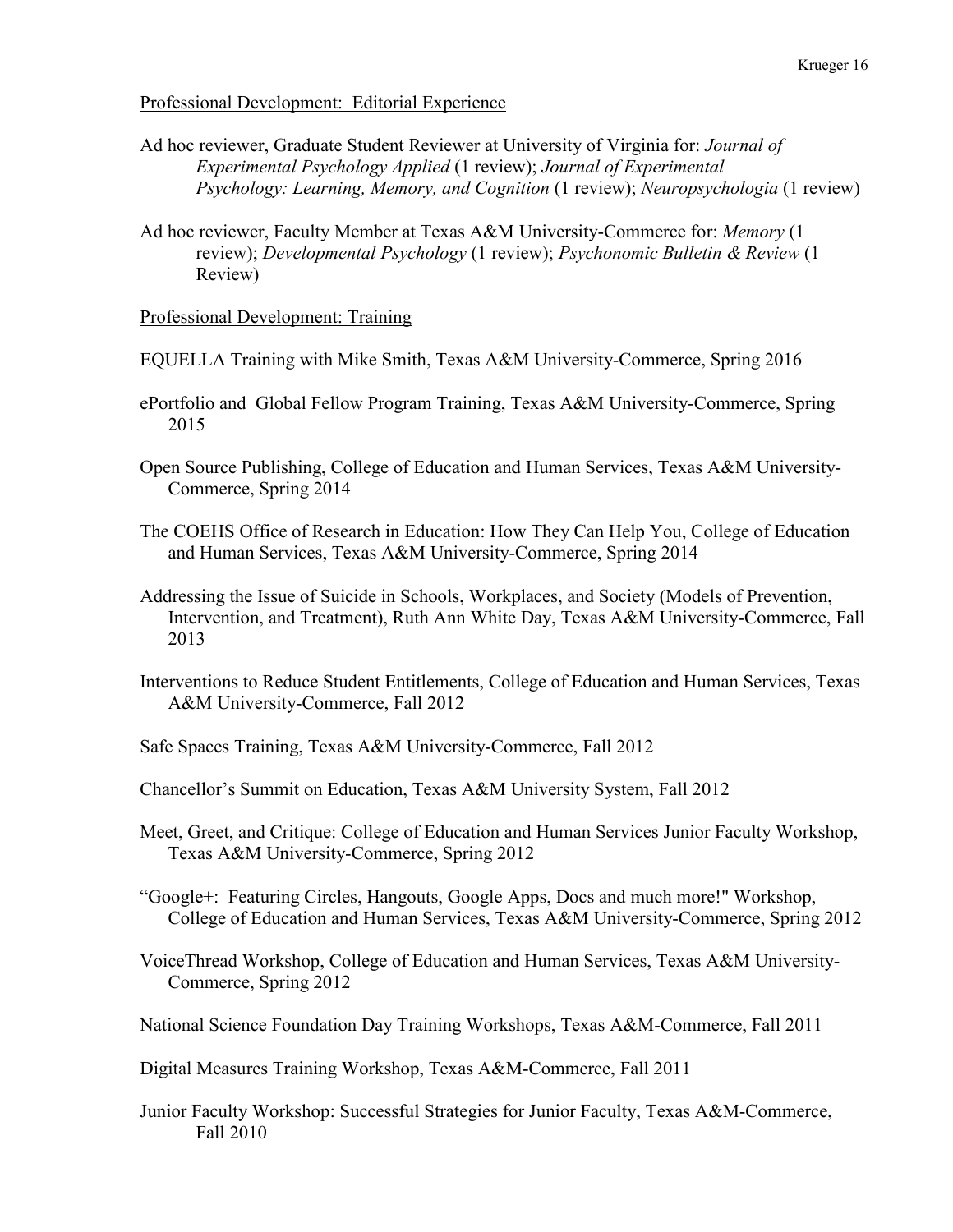Thesis Advising Roundtable, Texas A&M-University-Commerce, Spring 2010

Grant Writing 101 with Deborah Porter, Ph.D., Texas A&M-University-Commerce, Fall 2009

eCollege Training for Online Instruction with Julie A. McElhany, Ed.D., Texas A&M-University-Commerce, Summer 2009

Adobe Presenter Training with Dean Aslina, Texas A&M-University-Commerce, Summer 2009

Miscellaneous Service

- Psychology Representative at Football Prospective Student Luncheon, Texas A&M University-Commerce, Spring 2014
- Judge at the Federation of North Texas Research Symposium at Texas Woman's University, Spring 2013
- Psychology Representative at Undergraduate Orientation Fair at Texas A&M University-Commerce, Fall 2013
- Mane Event Academic Information Representative for the Psychology Program, Texas A&M-University-Commerce, Fall 2009, Spring 2010, Spring 2011, Spring 2012, Spring 2013, Spring 2014, Spring 2016, Spring 2017, Fall 2017
- Texas A&M University-Commerce Commencement Ceremony Volunteer to lead faculty at undergraduate ceremony, Fall 2016
- Texas A&M University-Commerce Commencement Ceremony Volunteer to line up students at graduate ceremony, Fall 2009

Recruiting Event for Graduate Programs in Psychology

- Co-representative (along with Dr. Steve Ball) at Texas A&M-Texarkana; Hosted by TAMU-Texarkana's Psychology Club, March 25, 2010
- Co-representative (along with Dr. DeMarquis Hayes) at Texas Woman's University(TWU); Hosted by TWU's Psi Chi organization, March 5, 2014
- Co-representative (along with Dr. DeMarquis Hayes) at University of North Texas (UNT); Hosted by UNT's Psi Chi organization, March 17, 2014

New Student Orientation Faculty Representative for Psychology, Texas A&M-University-Commerce, Summer 2010 (1 session), Summer 2011 (1 session), Fall 2011 (1 session), Summer 2012 (1 session), Summer 2013 (2 sessions), Fall 2013 (1 session), Spring 2014 (1 session), Summer 2014 (1 session), Summer 2015 (2 sessions), Summer 2016 (2 sessions), Summer 2017 (1 session), Fall 2018 (1 session), Summer 2019 (1 session)

## **COURSES TAUGHT**

**Texas A&M University-Commerce,** *Department of Psychology, Counseling, & Special Education*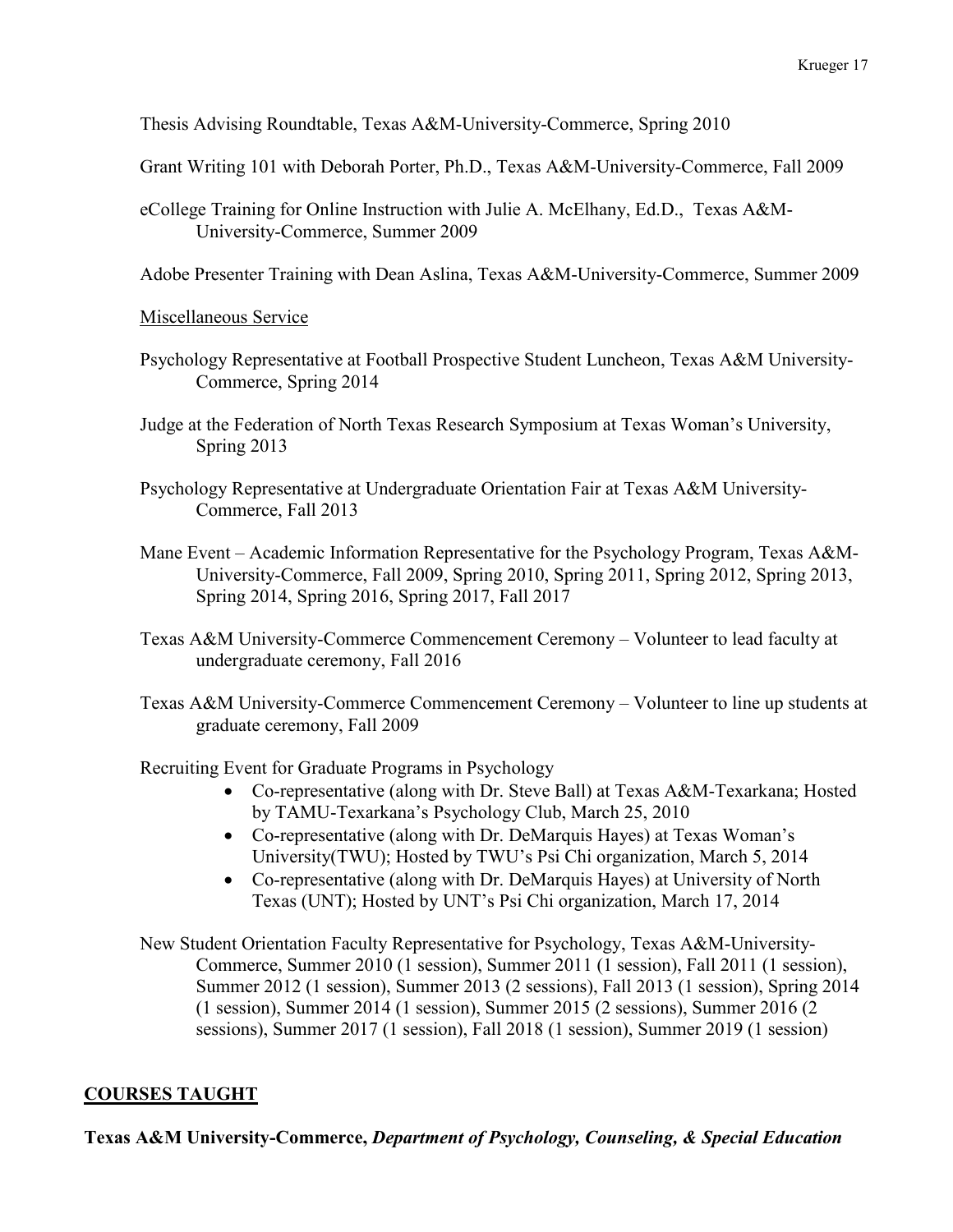Graduate Courses (Face-to-Face) Developmental Psychology/Development Issues (PSY 545/COUN 545) Introduction to Human Learning and Cognition (PSY 620) Theories of Human Learning (PSY 514) Graduate Courses (Online) Advanced Cognition (PSY 621) Cognition, Learning, and Development (PSY 500) Cognitive Aging (PSY 697) Health Psychology (PSY 593) Psychology of Gerontology (PSY 598) Undergraduate Courses (Face-to-Face) Applied Memory (PSY 497; Special Topics Honors Course) Cognitive Psychology (PSY 350) Understanding Human Development (PSY 322) Undergraduate Courses (Online) Educational Psychology: Learning Processes and Development (PSY 300) Health Psychology (PSY 492) Independent Supervision (Theses, Dissertations, Independent Studies, and Apprenticeships) Applied Developmental Research (PSY 489) Dissertation Hours (PSY 718) Fundamentals in Metacognition (PSY 689) Honors Reading (PSY 491) Honors Thesis Hours (PSY 490) Psychological Research in Metacognition (PSY 689) Research Apprenticeship (PSY 411, PSY 412, and PSY 413) Research Experience in Metacognition (PSY 489) Thesis Hours (PSY 518) **The University of Virginia,** *Department of Psychology* Case Studies in Memory Impairments (PSYC 406; Undergraduate Senior Seminar) Research Methods and Data Analysis Lab – Part I (PSYC 305; Lab Instructor)

Research Methods and Data Analysis Lab – Part II (PSYC 306; Lab Instructor)

**The University of Virginia,** *Bachelor of Interdisciplinary Studies Degree Program*